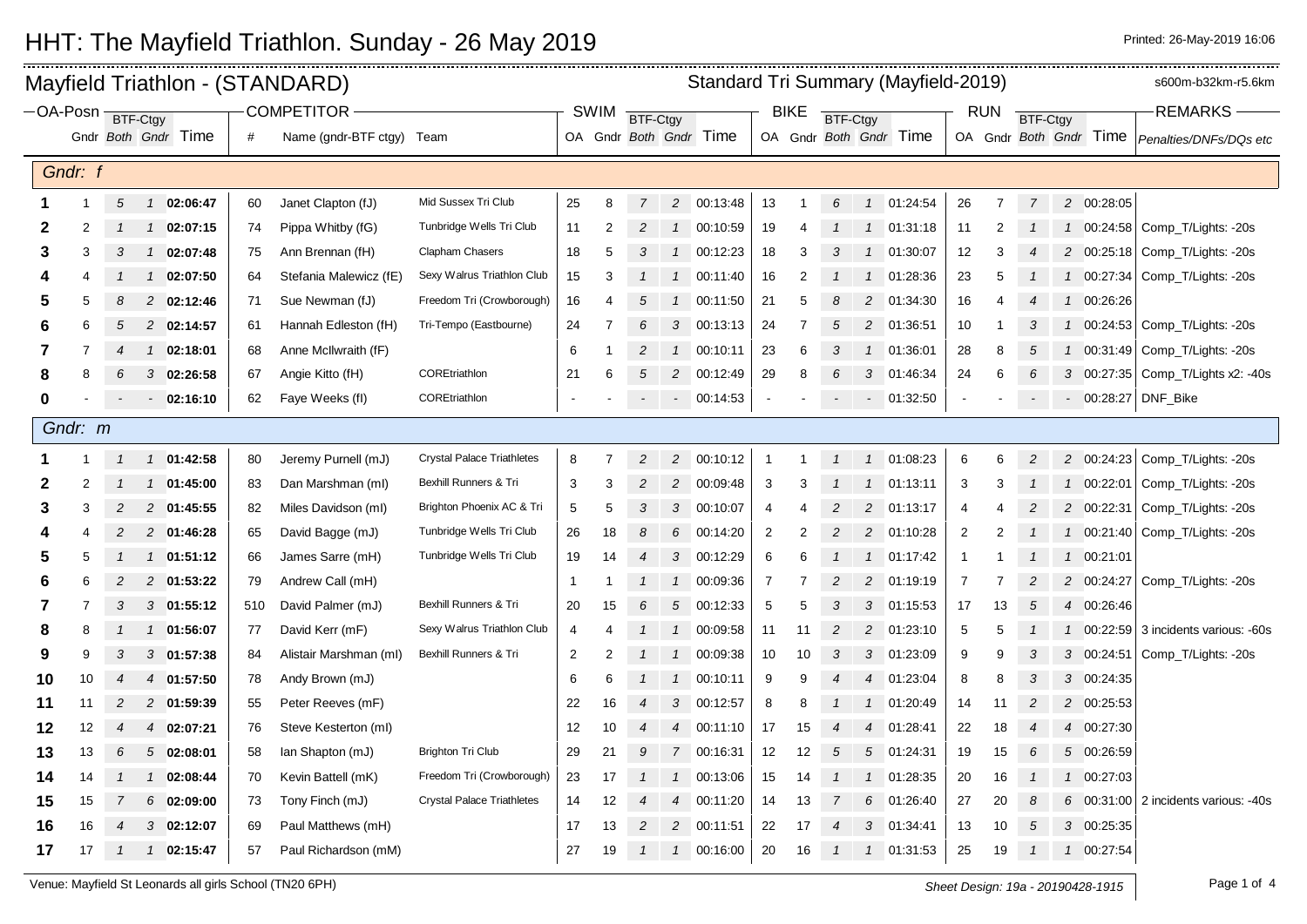## HHT: The Mayfield Triathlon. Sunday - 26 May 2019 **Printed: 26 May 2019 16:06** Printed: 26-May-2019 16:06

| Standard Tri Summary (Mayfield-2019)<br>Mayfield Triathlon - (STANDARD) |         |                |  |                               |     |                           |                             |                                  |             |                 |                 |                        |                |                | s600m-b32km-r5.6km |                |                        |                |            |                            |  |                        |                                                 |
|-------------------------------------------------------------------------|---------|----------------|--|-------------------------------|-----|---------------------------|-----------------------------|----------------------------------|-------------|-----------------|-----------------|------------------------|----------------|----------------|--------------------|----------------|------------------------|----------------|------------|----------------------------|--|------------------------|-------------------------------------------------|
| $-$ OA-Posn                                                             |         | BTF-Ctgy       |  |                               |     | <b>COMPETITOR</b>         |                             |                                  | SWIM        | <b>BTF-Ctgy</b> |                 |                        |                | <b>BIKE</b>    | <b>BTF-Ctgy</b>    |                |                        |                | <b>RUN</b> | BTF-Ctgy                   |  |                        | <b>REMARKS</b>                                  |
|                                                                         |         |                |  | Gndr Both Gndr Time           | #   | Name (gndr-BTF ctgy) Team |                             |                                  |             |                 |                 | OA Gndr Both Gndr Time |                |                |                    |                | OA Gndr Both Gndr Time |                |            |                            |  | OA Gndr Both Gndr Time | Penalties/DNFs/DQs etc                          |
| 18                                                                      | 18      | 3              |  | $3$ 02:17:54                  | 63  | Mitchell Fern (mF)        |                             | 13                               | 11          | 3               | 2               | 00:11:15               | 25             | 18             | 4                  | 3              | 01:39:16               | 21             | 17         | $\boldsymbol{\mathcal{A}}$ |  | 4 00:27:23             | Comp_T/Lights: -20s                             |
| 19                                                                      | 19      | 2              |  | $1 \quad 02:19:00$            | 72  | Daniel Cook (mG)          | Tunbridge Wells Tri Club    | 9                                | 8           |                 |                 | 1 00:10:49             | 27             | 20             | $\overline{2}$     | $\overline{1}$ | 01:41:23               | 18             | 14         | 2                          |  | 1 00:26:48             | Comp_T/Lights: -20s                             |
| 20                                                                      | 20      | 9              |  | 7 02:24:20                    | -81 | Henry Alexander (mJ)      |                             | 10                               | 9           | 3               |                 | 3 00:10:55             | 26             | 19             | 9                  |                | 7 01:41:10             | 29             | 21         | 9                          |  | 7 00:32:15             | Comp_T/Lights: -20s                             |
| 21                                                                      | 21      | 5              |  | 4 02:28:24                    | 56  | Thomas Samuels (mF)       |                             | 28                               | 20          | 5               |                 | 4 00:16:12             | 28             | 21             | 5                  | 4              | 01:46:10               | 15             | 12         | 3                          |  | 3 00:26:02             | Comp_T/Lights: -20s                             |
|                                                                         |         |                |  | Mayfield Triathlon - (Sprint) |     |                           |                             | Sprt Tri Summary (Mayfield-2019) |             |                 |                 |                        |                |                |                    |                |                        |                |            | s400m-b24km-r4.2km         |  |                        |                                                 |
| $-OA-Posn$ BTF-Ctgy                                                     |         |                |  |                               |     | <b>COMPETITOR</b>         |                             |                                  | <b>SWIM</b> | <b>BTF-Ctgy</b> |                 |                        |                | <b>BIKE</b>    | BTF-Ctgy           |                |                        |                | <b>RUN</b> | BTF-Ctgy                   |  |                        | <b>REMARKS</b>                                  |
|                                                                         |         |                |  | Gndr Both Gndr Time           | #   | Name (gndr-BTF ctgy) Team |                             |                                  |             |                 |                 | OA Gndr Both Gndr Time |                |                |                    |                | OA Gndr Both Gndr Time |                |            |                            |  |                        | OA Gndr Both Gndr Time   Penalties/DNFs/DQs etc |
|                                                                         | Gndr: f |                |  |                               |     |                           |                             |                                  |             |                 |                 |                        |                |                |                    |                |                        |                |            |                            |  |                        |                                                 |
|                                                                         |         | $\mathcal{I}$  |  | 1 01:11:39                    | 511 | Nicola Lydall (fF)        |                             | $\mathbf 1$                      |             |                 |                 | 1 00:06:30             | 6              | $\overline{2}$ |                    | $\overline{1}$ | 00:46:24               | 4              |            |                            |  |                        | 1 00:18:45 Comp T/Lights: -20s                  |
| 2                                                                       | 2       | $\overline{2}$ |  | $1$ 01:12:32                  | 96  | Emma Cooper (fE)          |                             | $\overline{7}$                   | 3           | $\overline{c}$  | $\overline{1}$  | 00:08:15               | $\overline{4}$ |                | 2                  | $\overline{1}$ | 00:45:13               | 6              | 2          | 2                          |  | 1 00:19:04             | Comp_T/Lights: -20s                             |
| 3                                                                       | 3       | $\overline{2}$ |  | $1 \quad 01:21:51$            | 89  | Helen Goddard (fG)        | Bexhill Runners & Tri       | 4                                | 2           |                 | $\mathcal{I}$   | 00:07:00               | 13             |                | 2                  | $\overline{1}$ | 00:54:30               | 11             |            | 2                          |  | 1 00:20:21             | Comp_T/Lights: -20s                             |
|                                                                         |         | $\overline{2}$ |  | 1 01:28:09                    | 99  | Jocelyn Mahon (fl)        |                             | 13                               | 5           |                 | $\mathcal{I}$   | 00:09:29               | 12             | 3              |                    | $\overline{1}$ | 00:53:47               | 17             |            | 3                          |  | 1 00:24:53             |                                                 |
|                                                                         | 5       | $\overline{4}$ |  | 1 01:32:12                    | 502 | Jane Hughes (fL)          | Bridge Cafe Tri Club        | 15                               | 6           |                 |                 | 2 00:10:02             | 15             | 5              |                    | $\overline{1}$ | 01:00:21               | 12             |            | 3                          |  |                        | 1 00:21:49 Comp_T/Lights: -20s                  |
|                                                                         | 6       | 5              |  | 2 01:38:58                    | 504 | Christine Tait (fL)       | Freedom Tri (Crowborough)   | 21                               | 10          |                 | $\overline{4}$  | 00:12:08               | 16             | 6              | 5                  | $\overline{c}$ | 01:01:31               | 18             | 7          | 5                          |  | 2 00:25:19             | Comp_T/Lights: -20s                             |
|                                                                         |         | 6              |  | $3$ 01:39:28                  | 507 | Christine Gibbons (fL)    | <b>Brighton Tri Club</b>    | 16                               |             | $\overline{5}$  | $\mathcal{S}$   | 00:10:14               | 18             |                | 6                  | 3              | 01:03:50               | 19             | 8          | 6                          |  | 3 00:25:24             |                                                 |
| 8                                                                       |         |                |  | 1 01:39:55                    | 503 | Victoria Davies (fH)      |                             | 18                               | 8           |                 |                 | 1 00:10:44             | 19             | 8              |                    |                | 01:04:20               | 16             | 5          |                            |  | 1 00:24:51             | Comp_T/Lights: -20s                             |
| 9                                                                       | 9       | $\overline{7}$ |  | 4 01:47:48                    | 100 | Julia James (fL)          | <b>Bridge Cafe Tri Club</b> | 12                               | 4           | 3               | $\mathcal{I}$   | 00:09:15               | 22             | 11             | 8                  | $\sqrt{5}$     | 01:10:20               | 20             |            |                            |  | 4 00:28:13             | Comp_T/Lights: -20s                             |
| 10                                                                      | 10      | 8              |  | $5$ 01:48:52                  | 506 | Judith Pyett (fL)         |                             | 22                               | -11         | 8               | $5\overline{5}$ | 00:12:41               | 20             | 9              |                    | 4              | 01:07:43               | 21             | 10         | 8                          |  | 5 00:28:28             | Comp_T/Lights: -20s                             |
| 11                                                                      |         | $\overline{c}$ |  | $1$ 01:49:07                  | 508 | Margaret Balch (fM)       | Bridge Cafe Tri Club        | 20                               | 9           | $\overline{c}$  |                 | 1 00:11:27             | 21             | 10             | $\overline{c}$     | $\mathcal{I}$  | 01:08:57               | 22             | 11         | $\overline{c}$             |  | 1 00:28:43             |                                                 |
|                                                                         | Gndr: m |                |  |                               |     |                           |                             |                                  |             |                 |                 |                        |                |                |                    |                |                        |                |            |                            |  |                        |                                                 |
|                                                                         |         |                |  | 1 01:02:44                    | 93  | Conrad Young (mE)         | Royal Navy Tri Club         | 6                                |             |                 |                 | 1 00:07:50             | 2              | 2              | $\overline{1}$     | $\overline{1}$ | 00:39:52               | -1             |            |                            |  |                        | 1 00:15:02 Comp_T/Lights: -20s                  |
| 2                                                                       | 2       | $\overline{1}$ |  | 1 01:03:56                    | 85  | John Griffin (mK)         | Tri-London                  | $\overline{\mathbf{c}}$          |             |                 | $\overline{1}$  | 00:06:47               | $\overline{1}$ |                |                    | $\overline{1}$ | 00:38:01               | 7              |            |                            |  | 1 00:19:08             |                                                 |
| 3                                                                       | 3       |                |  | 1 1 01:13:11                  | 90  | Dwaine Ford (mG)          |                             | 5                                | 3           | 2               |                 | 1 00:07:23             | 7              |                |                    | $\sqrt{1}$     | 00:48:17               | $\overline{2}$ | 2          |                            |  | 1 00:17:31             |                                                 |
|                                                                         |         |                |  | $1$ 01:14:14                  | 97  | Simon Douthwaite (mH)     |                             | 10                               |             |                 | $\mathcal{I}$   | 00:08:49               | $\sqrt{5}$     |                |                    | $\mathcal{I}$  | 00:45:55               | 8              | ĥ          |                            |  | 1 00:19:30             | Comp_T/Lights: -20s                             |
|                                                                         |         | 2              |  | 2 01:15:28                    | 94  | Andy Packham (mK)         |                             | 14                               | 9           |                 | $\overline{2}$  | 00:09:31               | 3              |                |                    | 2              | 00:43:39               | 14             | 10         | 2                          |  | 2 00:22:18             |                                                 |
|                                                                         |         |                |  | 1 01:16:38                    | 98  | Lawrence Brennan (ml)     | <b>Clapham Chasers</b>      | 9                                |             |                 | 2               | 00:08:39               | 9              |                |                    |                | 00:49:52               | 3              |            |                            |  | 1 00:18:07             | Comp_T/Lights: -20s                             |
| 7                                                                       |         | $\overline{1}$ |  | 1 01:20:27                    | 95  | David Offen (mL)          |                             | 11                               | 8           | $\overline{2}$  |                 | 2 00:09:11             | 11             | 9              | $\overline{2}$     | $2^{\circ}$    | 00:52:30               | 5              |            |                            |  |                        | 1 00:18:46 Comp_T/Lights: -20s                  |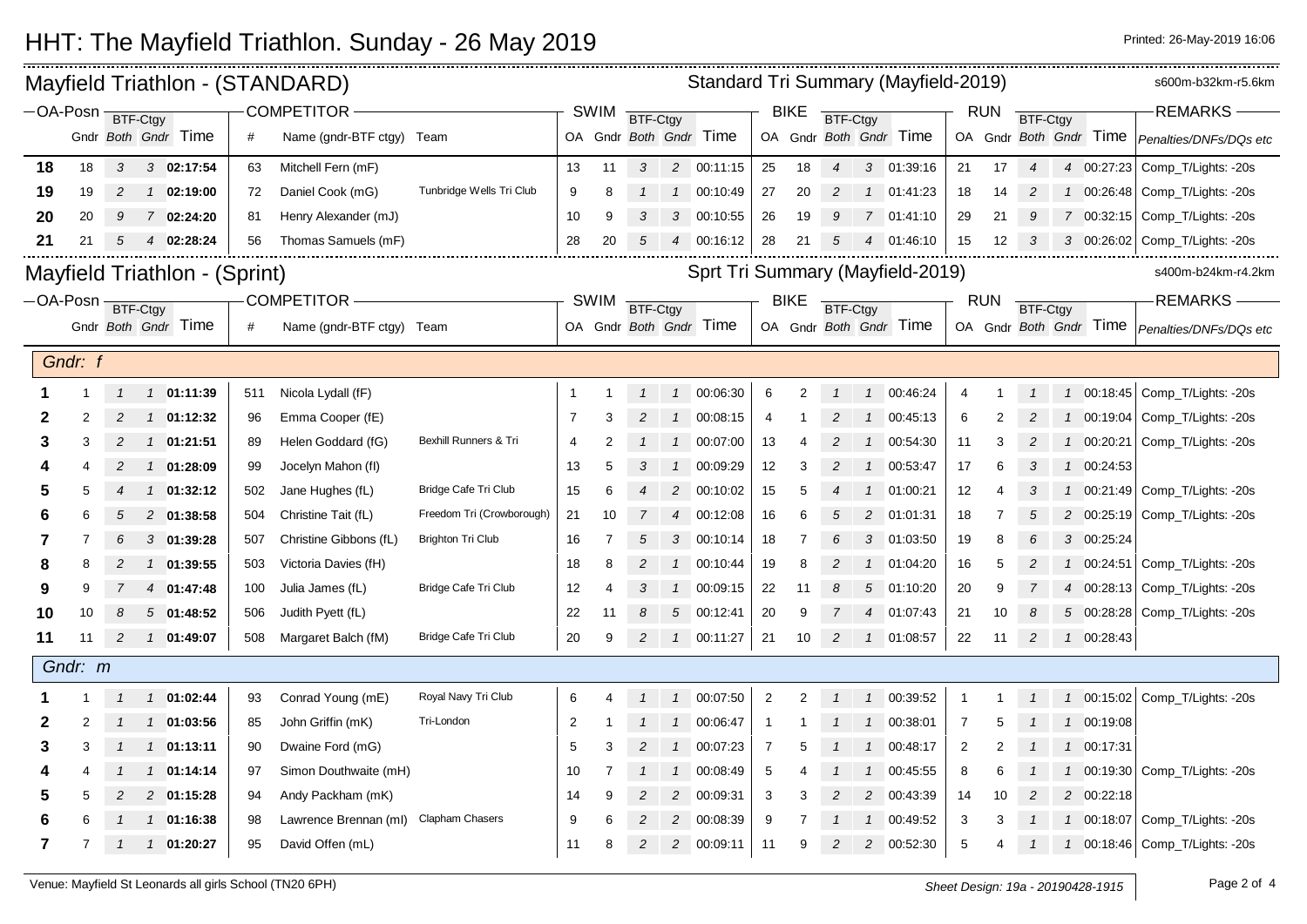## HHT: The Mayfield Triathlon. Sunday - 26 May 2019 **Printed: 26 May 2019 16:06** Printed: 26-May-2019 16:06

| Mayfield Triathlon - (Sprint)   |                     |              |   |                |                            |     |                                         |                           |                |      |          |               |                                    |                            |                         |                |                | Sprt Tri Summary (Mayfield-2019)     |                |            |                |                   | s400m-b24km-r4.2km                              |
|---------------------------------|---------------------|--------------|---|----------------|----------------------------|-----|-----------------------------------------|---------------------------|----------------|------|----------|---------------|------------------------------------|----------------------------|-------------------------|----------------|----------------|--------------------------------------|----------------|------------|----------------|-------------------|-------------------------------------------------|
|                                 | $-OA-Posn$ BTF-Ctgy |              |   |                |                            |     | COMPETITOR-                             |                           |                | SWIM | BTF-Ctgy |               |                                    |                            | <b>BIKE</b>             | BTF-Ctgy       |                |                                      |                | RUN        | BTF-Ctgy       |                   | -REMARKS -                                      |
|                                 |                     |              |   |                | Gndr Both Gndr Time        |     | Name (gndr-BTF ctgy) Team               |                           |                |      |          |               | OA Gndr Both Gndr Time             |                            |                         |                |                | OA Gndr Both Gndr Time               |                |            |                |                   | OA Gndr Both Gndr Time   Penalties/DNFs/DQs etc |
|                                 | 8                   | 8            |   |                | 2 2 01:20:34               | 92  | Richard Burne (mL)                      | Bridge Cafe Tri Club      | 8              | 5    |          |               | 1  1  00:08:31                     | 8                          | 6                       |                |                | 1 00:48:55                           | 15             | 11         | $\overline{4}$ |                   | 3 00:23:08 Comp_T/Lights: -20s                  |
|                                 | 9                   | 9            |   |                | $1 \quad 01:24:12$         | 501 | Richard Cave (mM)                       | Tri-Tempo (Eastbourne)    | 19             | 11   |          |               | 1  1  00:10:47                     | 10                         | 8                       |                |                | 1 00:51:15                           | 13             | 9          |                | 1 00:22:10        |                                                 |
|                                 | 10                  | 10           | 3 |                | 3 01:25:53                 | 509 | David Bratby (mL)                       |                           | 16             | 10   | 5        |               | 3 00:10:14                         | 14                         | 10                      | 3              |                | 3 00:55:53                           | 9              | 7          | 2              | 2 00:19:46        |                                                 |
|                                 | 11                  |              | 3 |                | 2 01:29:02                 | 88  | Mark Mitchell (ml)                      | Bexhill Runners & Tri     | 3              |      |          |               | 1 00:06:49                         | 17                         | -11                     |                | 2              | 01:02:13                             | 10             | 8          | 2              | 2 00:20:00        |                                                 |
| Mayfield Triathlon - (S/Sprint) |                     |              |   |                |                            |     |                                         |                           |                |      |          |               |                                    |                            |                         |                |                | S/Sprint Tri Summary (Mayfield-2019) |                |            |                |                   | s200m-b8.15km-r2.8km                            |
|                                 | -OA-Posn BTF-Ctgy   |              |   |                |                            |     | COMPETITOR-                             |                           |                | SWIM | BTF-Ctgy |               |                                    |                            | <b>BIKE</b><br>BTF-Ctgy |                |                |                                      |                | <b>RUN</b> | BTF-Ctgy       |                   | -REMARKS-                                       |
|                                 |                     |              |   |                | Gndr Both Gndr Time        | #   | Name (gndr-BTF ctgy) Team               |                           |                |      |          |               | OA Gndr Both Gndr Time             |                            |                         |                |                | OA Gndr Both Gndr Time               |                |            |                |                   | OA Gndr Both Gndr Time   Penalties/DNFs/DQs etc |
|                                 | Gndr: f             |              |   |                |                            |     |                                         |                           |                |      |          |               |                                    |                            |                         |                |                |                                      |                |            |                |                   |                                                 |
|                                 |                     |              |   |                | $1 \quad 1 \quad 00:57:05$ | 45  | Carrie-Anne Cooper (fF)                 |                           | $\mathbf 1$    |      |          |               | 1  1  00:03:43                     | $\overline{2}$             |                         |                |                | 1 00:39:01                           | $\overline{2}$ |            |                | 1 00:14:21        |                                                 |
|                                 |                     |              |   | $\overline{1}$ | 01:06:59                   | 44  | Alexandra Cooper (fG)                   |                           | 3              | 2    |          | $\mathcal{I}$ | 00:04:03                           | 4                          |                         |                |                | 00:42:35                             | 8              |            |                | 1 00:20:21        |                                                 |
|                                 | 3                   | 3            |   |                | 1 01:11:07                 | 51  | Sarah Cooper (fM)                       | Freedom Tri (Crowborough) | 9              |      |          | $\mathcal{I}$ | 00:05:47                           | 5                          |                         |                | $\overline{1}$ | 00:45:43                             | 6              |            |                | 1 00:19:37        |                                                 |
|                                 |                     |              |   |                | 2 01:12:55                 | 48  | Elly Hills (fG)                         | Weald Tri Club            | 7              |      |          |               | 2 00:05:27                         | 6                          |                         |                |                | 2 00:45:58                           | 9              |            |                | 2 00:21:30        |                                                 |
|                                 |                     |              |   |                | 1 01:13:35                 | 49  | Sandra Weston (fl)                      |                           | 8              | 5    | 2        |               | 1 00:05:31                         | $\overline{7}$             | 5                       |                | $\mathcal{I}$  | 00:50:18                             | 4              |            |                | 1 00:17:46        |                                                 |
|                                 | 6                   |              | 2 |                | $1 \quad 01:36:44$         | 50  | Sarah Dalmon (fJ)                       |                           | 6              | 3    | 2        |               | 100:05:13                          | 9                          | 6                       | $\overline{c}$ |                | 1 01:13:26                           | 5              | 3          | 2              | 1 00:18:05        |                                                 |
|                                 | Gndr: m             |              |   |                |                            |     |                                         |                           |                |      |          |               |                                    |                            |                         |                |                |                                      |                |            |                |                   |                                                 |
|                                 |                     |              |   |                | 1 1 00:52:24               | 47  | Alex Crews (mH)                         | Weald Tri Club            | $\overline{2}$ |      |          |               | 1 00:04:01                         | $\overline{1}$             |                         |                |                | 1 00:36:20                           |                |            |                | 1 00:12:03        |                                                 |
|                                 |                     |              |   |                | 1 00:59:48                 | 46  | Simon Dalmon (mJ)                       |                           | $\overline{4}$ |      |          |               | 1 00:04:09                         | 3                          |                         |                | $\mathcal{I}$  | 00:40:36                             | 3              |            |                | 1 00:15:03        |                                                 |
|                                 | 3                   |              |   |                | 1 01:19:51                 | 52  | Keith Weston (ml)                       |                           | 5              | 3    |          |               | 1 00:04:47                         |                            | 3                       |                |                | 1 00:55:21                           | 7              |            |                | 1 00:19:43        |                                                 |
|                                 |                     |              |   |                |                            |     | Mayfield Triathlon - (YouthTri - 15-19) |                           |                |      |          |               |                                    |                            |                         |                |                | Yth Tri Summary (Mayfield-2019)      |                |            |                |                   | s400-b24km-r4.2km                               |
|                                 | -OA-Posn BTF-Ctgy   |              |   |                |                            |     | <b>COMPETITOR -</b>                     |                           |                | SWIM | BTF-Ctgy |               |                                    |                            | <b>BIKE</b>             | BTF-Ctgy       |                |                                      |                | <b>RUN</b> | BTF-Ctgy       |                   | <b>REMARKS</b>                                  |
|                                 |                     |              |   |                | Gndr Both Gndr Time        | #   | Name (gndr-BTF ctgy) Team               |                           |                |      |          |               | OA Gndr Both Gndr Time             |                            |                         |                |                | OA Gndr Both Gndr Time               |                |            |                |                   | OA Gndr Both Gndr Time   Penalties/DNFs/DQs etc |
|                                 | Gndr: f             |              |   |                |                            |     |                                         |                           |                |      |          |               |                                    |                            |                         |                |                |                                      |                |            |                |                   |                                                 |
|                                 |                     | $\mathbf{1}$ |   |                | 2  1  01:29:20             | 87  | Isobel Mitchell (fB)                    | Bexhill Runners & Tri     | 2              |      |          |               | 1 2 1 00:07:02 2                   |                            |                         |                |                | 1 2 1 01:02:07                       | $\overline{2}$ |            |                | 1 2 1 00:20:11    |                                                 |
|                                 | Gndr: m             |              |   |                |                            |     |                                         |                           |                |      |          |               |                                    |                            |                         |                |                |                                      |                |            |                |                   |                                                 |
|                                 |                     |              |   |                | 1 $1$ $1$ $1$ 01:00:31     | 86  | McKinley Loxton-Read (                  |                           | $\mathbf{1}$   |      |          |               | $1 \quad 1 \quad 1 \quad 00.05:40$ | $\overline{\phantom{0}}$ 1 | $\overline{1}$          |                |                | 1 1 00:36:15                         | $\overline{1}$ |            |                | 1  1  1  00:18:36 |                                                 |